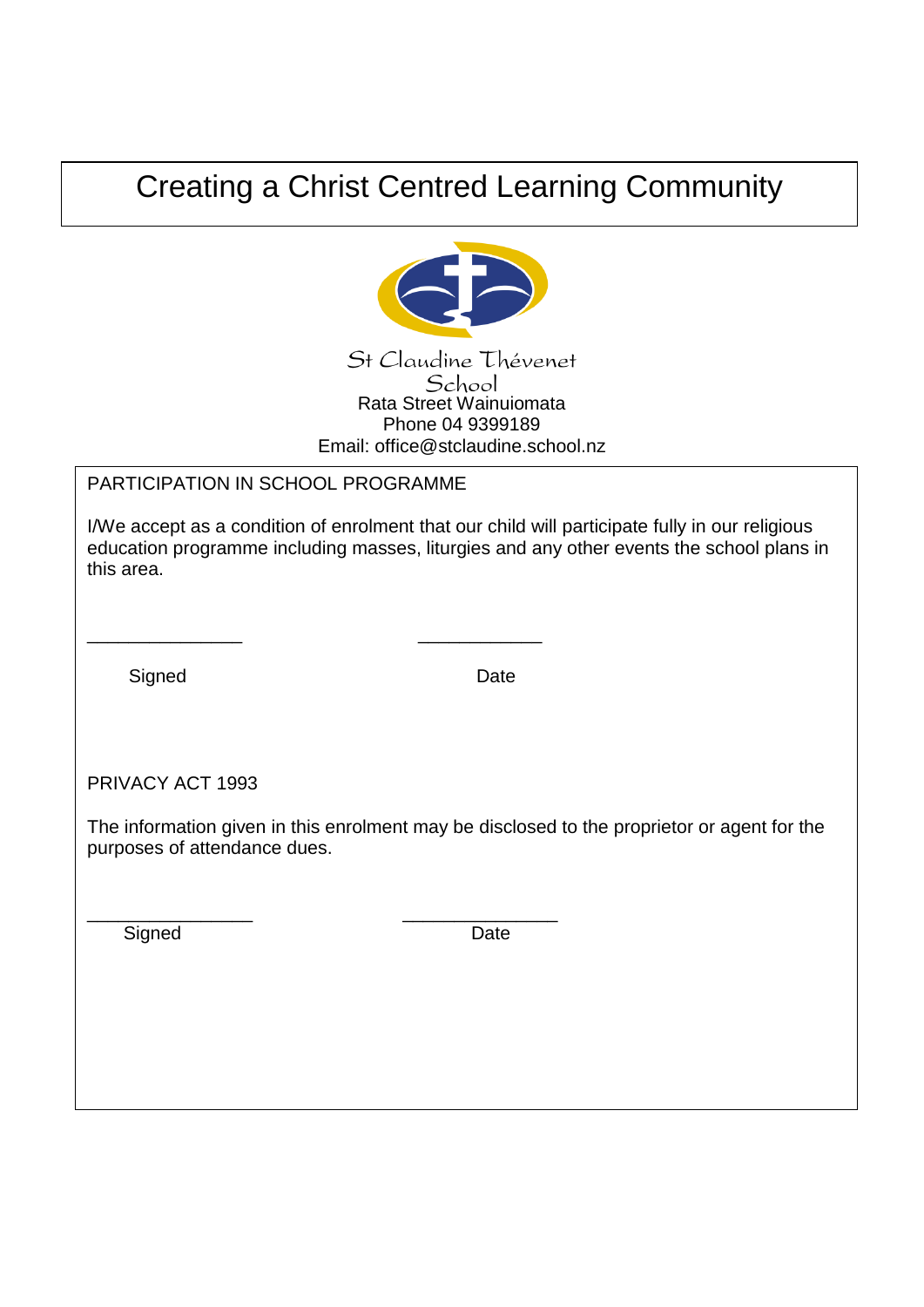| Surname                               |         |                   |           |        |                                  |
|---------------------------------------|---------|-------------------|-----------|--------|----------------------------------|
| First names                           |         |                   |           |        |                                  |
|                                       | Male    | Female            |           |        |                                  |
| Gender (Please highlight)             |         |                   |           |        |                                  |
| Address                               |         |                   |           |        |                                  |
| Phone number                          |         |                   |           |        |                                  |
| Email address                         |         |                   |           |        |                                  |
|                                       |         |                   |           |        |                                  |
| Date of birth                         |         |                   |           |        |                                  |
|                                       | Maori   | Pasifika<br>(Iwi) | <b>NZ</b> | Asian  | Other                            |
| Ethnicity<br>Languages spoken at home |         |                   |           |        |                                  |
|                                       |         |                   |           |        |                                  |
| <b>Previous School</b>                |         |                   |           |        |                                  |
| Previous year group                   |         |                   |           |        |                                  |
|                                       | 1)      |                   |           |        |                                  |
| Do you have other children?           |         |                   |           |        |                                  |
| Name/date of birth                    | 2)      |                   |           |        |                                  |
|                                       | 3)      |                   |           |        |                                  |
|                                       |         |                   |           |        |                                  |
|                                       | 4)      |                   |           |        |                                  |
| Parents/ Caregivers                   | Mother  |                   |           | Father |                                  |
| Name                                  |         |                   |           |        |                                  |
| Home Phone                            |         |                   |           |        |                                  |
| <b>Work Phone</b>                     |         |                   |           |        |                                  |
|                                       |         |                   |           |        |                                  |
| Occupation                            |         |                   |           |        |                                  |
| Catholic<br>(Circle One)              | Yes     | No                |           | Yes    | No                               |
| <b>Emergency Contacts-Names</b>       | 1)      |                   |           | 2)     |                                  |
|                                       |         |                   |           |        |                                  |
| <b>Numbers</b>                        |         |                   |           |        |                                  |
| <b>Medical Information</b>            | Doctor: |                   |           |        | Any allergies/medical conditions |
|                                       |         |                   |           |        |                                  |
|                                       |         |                   |           |        |                                  |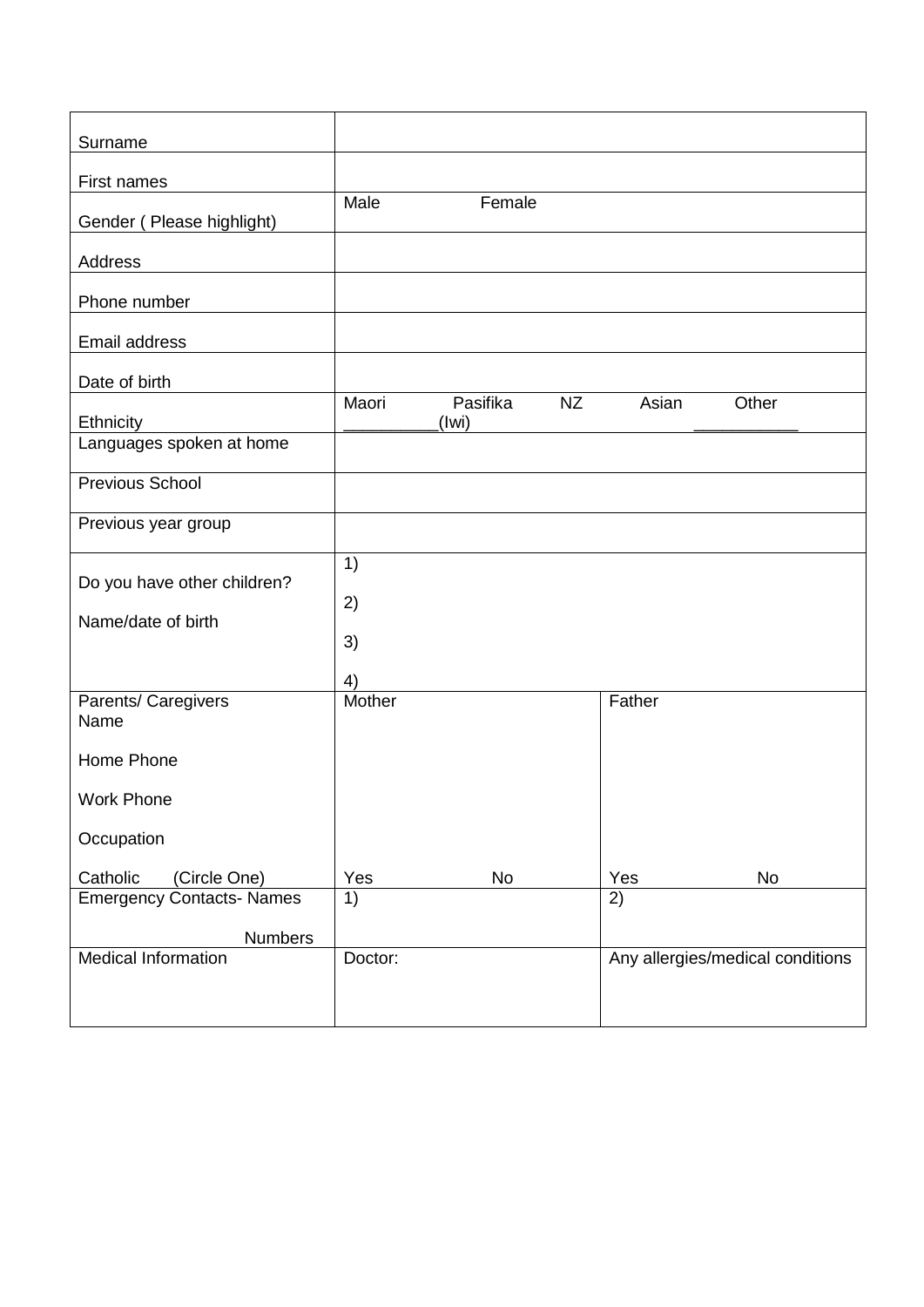| Permission for participation (Please circle)                                                                                                                                                                      |       |           |
|-------------------------------------------------------------------------------------------------------------------------------------------------------------------------------------------------------------------|-------|-----------|
| Sport                                                                                                                                                                                                             |       |           |
| I give permission for my child to participate as<br>selected for all inter-school activities                                                                                                                      | Yes   | <b>No</b> |
| <b>Educational Trips</b>                                                                                                                                                                                          |       |           |
| I give permission for my child to participate in<br>local (Wainuiomata) trips of educational value.                                                                                                               | Yes   | <b>No</b> |
| Artsplash                                                                                                                                                                                                         |       |           |
| I give permission for my child to participate in<br>ARTSPLASH if selected for choir or dance.                                                                                                                     | Yes   | <b>No</b> |
| Photos                                                                                                                                                                                                            |       |           |
| I give permission for my child's photo to be<br>published in the newsletter and local papers (Hutt<br>News, Wainui News, Welcom) publishing school<br>events and on our school Facebook page and<br>school blogs. | Yes   | <b>No</b> |
| PANADOL:                                                                                                                                                                                                          |       |           |
| I give permission for panadol to be administered<br>to my child when deemed necessary by Admin/<br>First Aid staff.                                                                                               | Yes   | No        |
| <b>External Agencies</b>                                                                                                                                                                                          |       |           |
| I give permission for my child to access support<br>provided by Catholic Social Services and other<br>external agencies such as Resource teachers,<br>Special Education and Public Health Nurse.                  | Yes   | <b>No</b> |
| <b>School Costs</b>                                                                                                                                                                                               |       |           |
| I understand all the costs associated with my<br>child's learning/ school must be paid in full by<br>November 1 <sup>st</sup> every year.                                                                         | Yes   | No        |
| Signed:                                                                                                                                                                                                           | Date: |           |
|                                                                                                                                                                                                                   |       |           |